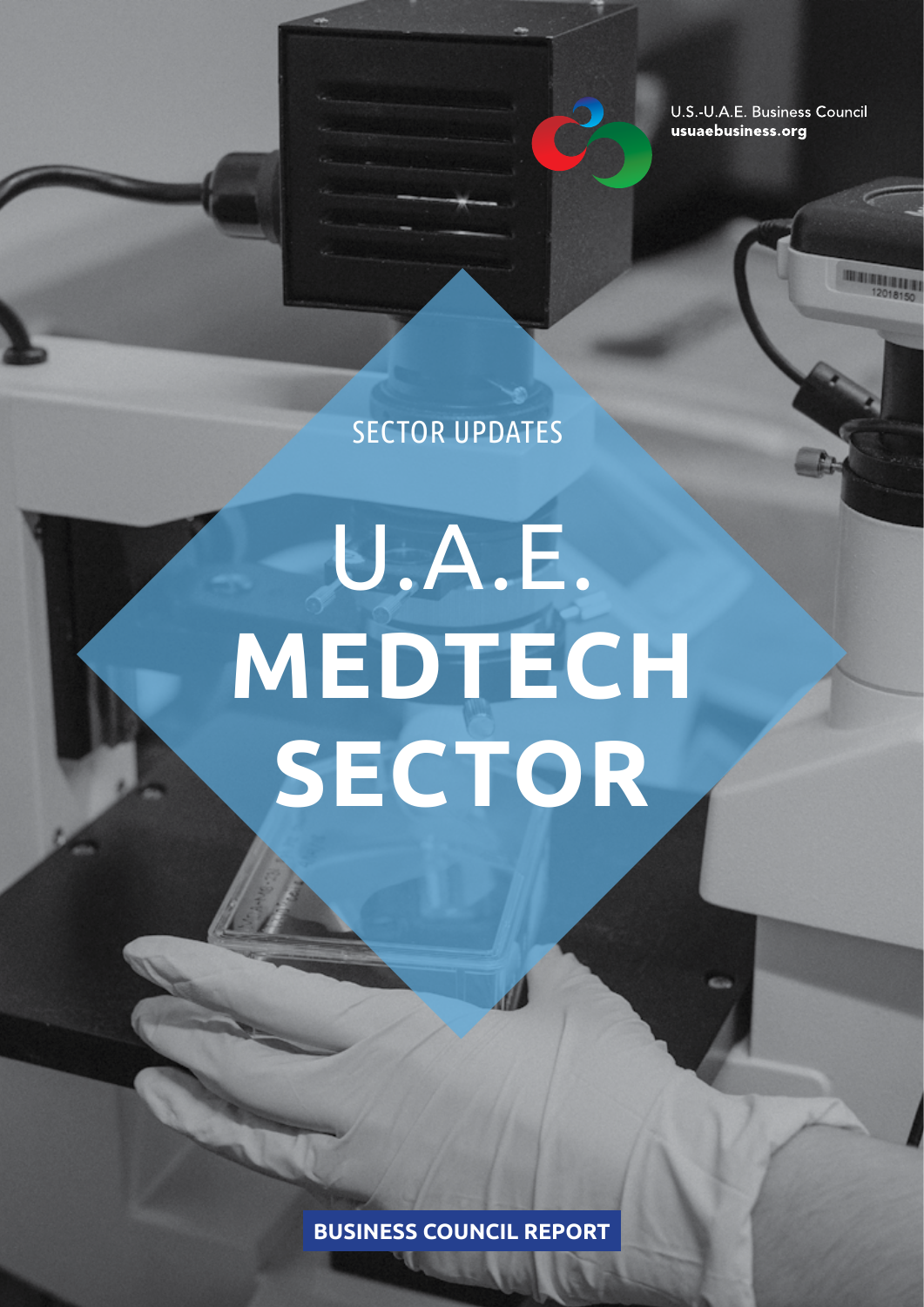#### Authors

#### **U.S.-U.A.E. Business Council**

The U.S.-U.A.E. Business Council is the premier business organization dedicated to advancing bilateral commercial relations. By leveraging its extensive networks in the United States and in the region, the U.S.-U.A.E. Business Council provides unparalleled access to senior decision makers in business and government with the aim of deepening bilateral trade and investment.

**usuaebusiness.org**

**@USUAEBizCouncil**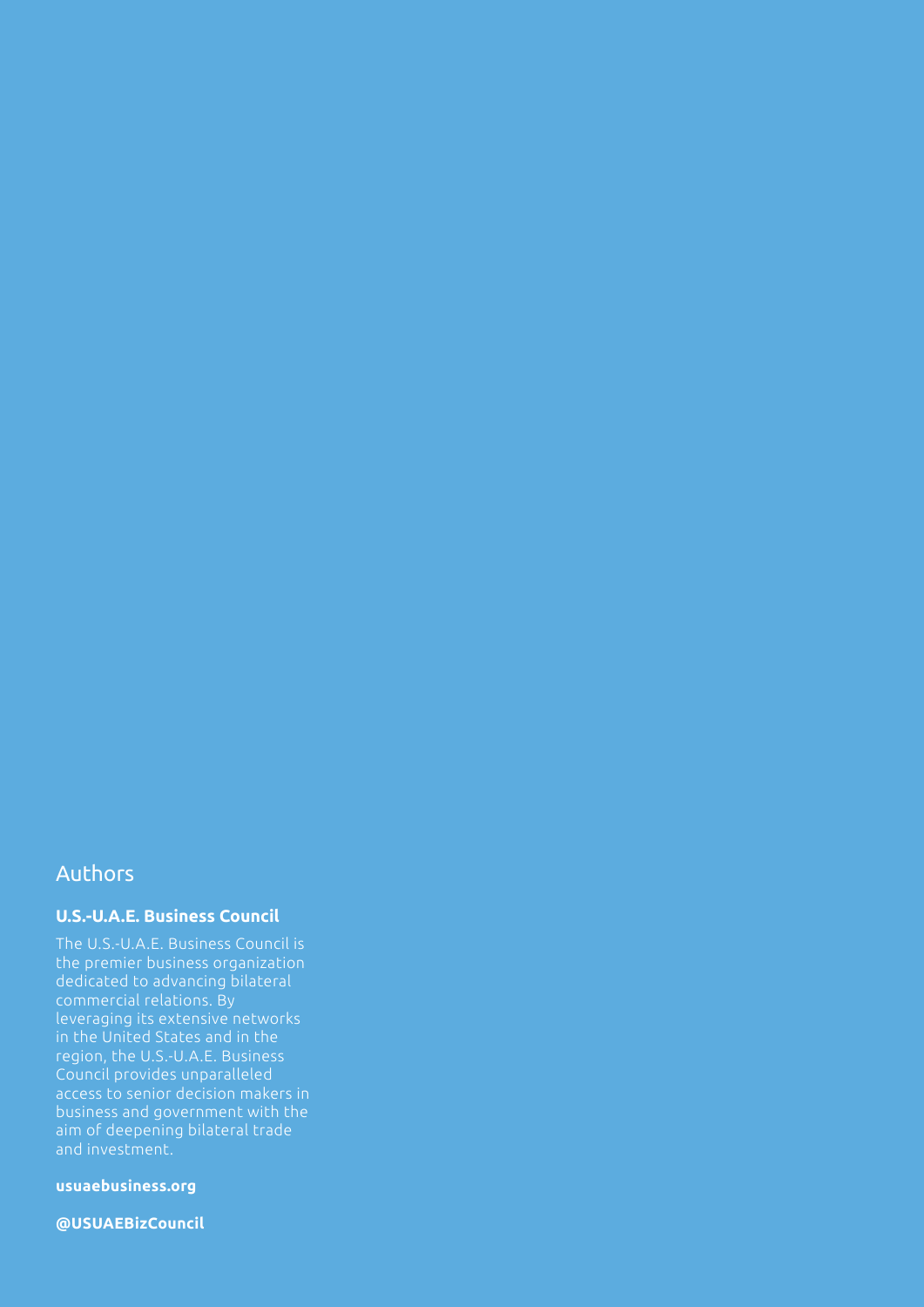## **The U.A.E.'s MedTech Sector**

The U.A.E.'s healthcare sector is being transformed by new medical technologies that have taken on increased importance as a result of the Covid-19 pandemic. This study, which is part of a larger series of reports about the impact of technology on the U.A.E.'s economy, outlines how the U.A.E.'s focus on expanding its healthcare system, adopting innovative new technologies, and forging partnerships with leading U.S. hospitals and medical technology companies has led to a flourishing of the U.A.E.'s medtech sector. It also demonstrates how the U.A.E. has accelerated the pace at which it is adopting new medical technologies as a result of the pandemic.

### Drivers of Change

The development of a world-class healthcare system is of critical importance to the U.A.E. and is one of the six pillars of its national agenda, or Vision 2021. Moreover, the sector has rapidly expanded to meet the evolving needs of a growing population, the high prevalence of chronic diseases, and the country's ambition to become a regional medical tourism hub. At the same time, the U.A.E. has developed more specialized healthcare capabilities so that it can reduce the number of patients it sends abroad for complex and costly treatment.

As part of the growth and increased sophistication of the U.A.E.'s healthcare sector, the U.A.E. has implemented new, best-in-class medtech solutions revolving, for instance, around telemedicine, digitization of health records, connected medical devices, and 3D printing. In many cases, this was done in partnership with leading U.S. companies. The pandemic has only sharpened the U.A.E.'s focus on these areas, creating new opportunities for partnerships between the U.S. and U.A.E.

#### **NATIONAL PRIORITIES**



**Competitive Knowledge Economy**





**Cohesive Society & Preserved Identity** 

**First-Rate Education** 

**System**



**Sustainable Environment & Infrastructure**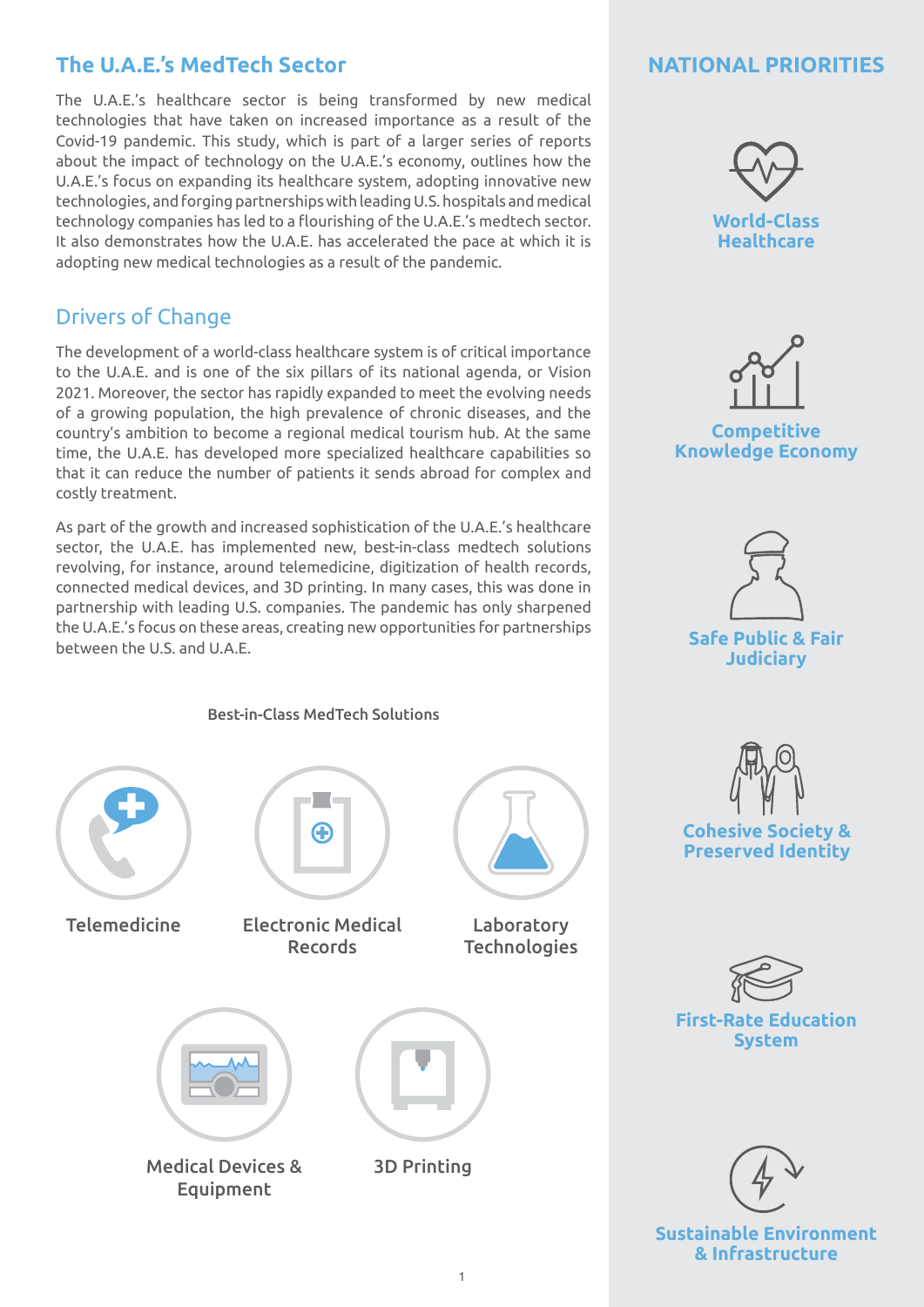#### **Telemedicine**

The U.A.E. has long recognized the power of telehealth to facilitate patient care in the country. Notably, the Abu Dhabi Telemedicine Centre, which is a joint venture between Mubadala and Medgate, offers convenient and highquality medical consultations over the phone, in both Arabic and English, 24 hours a day and 7 days per week.



مركـز أبوظبي للتطيبب عن بعد Abu Dhabi Telemedicine Centre A Mubadala Company



Abu Dhabi Telemedicine Center offers 24/7 medical consultations over the phone, in both Arabic & English

The Covid-19 pandemic has accelerated the adoption of telehealth as healthcare providers have increasingly offered virtual visits to minimize exposure and risk to patients. At one point, Cleveland Clinic Abu Dhabi reported using telehealth for 50% of consultations through its 'Virtual Visits' service. More broadly, Mubadala Healthcare Network assets Abu Dhabi Telemedicine Centre, Healthpoint, Imperial College London Diabetes Centre, and Cleveland Clinic Abu Dhabi have deployed teleconsultations to curb infection rates and protect at-risk populations. Healthpoint physiotherapists as well have been using video calls for therapy sessions.

Telehealth was also seen as a way for patients to connect with providers abroad, thus reducing the need for patients to travel to the United States or other countries for complex care or enabling patients to easily follow up on care received abroad. For example, Cleveland Clinic Abu Dhabi, part of Mubadala's network, uses telehealth to care for patients in the U.A.E., including by involving

their doctors and experts at their flagship hospital in Cleveland, Ohio.

As part of this integrated approach, Mubadala has partnered with Aramex to provide door-to-door delivery of critical medical supplies to patients across the U.A.E. In line with the Healthcare Programme for Senior Citizens and Individuals with Chronic Illnesses run by the Department of Health - Abu Dhabi and Abu Dhabi Public Health Centre, Mubadala's Imperial College London Diabetes Centre and Amana Heathcare have collaborated to provide homecare phlebotomy to further safeguard vulnerable patients. Mubadala Healthcare is also working in partnership with the Abu Dhabi Center for Public Health to allow non-critical Covid-19 patients to be monitored at home through the Department of Health - Abu Dhabi's "Remote Healthcare" digital platform. The initiative uses the Department of Health's Remote Care app, supported by Mubadala's Injazat Data Systems, to facilitate remote care for these patients.

Notably, in an April 2020 webinar organized by the Business Council, the Deputy Group CEO and Chief Executive Officer for Alternative Investments & Infrastructure at Mubadala, H.E. Waleed Al Mokarrab Al Muhairi, said that the number of telemedicine appointments by Mubadala entities increased by 2,000% in just the initial stage of the pandemic.

The U.A.E. is keen to ensure the requisite regulatory infrastructure for the further adoption of telemedicine. American law firm Morgan Lewis points out that as a regional leader in innovation, the U.A.E. has focused its regulation around six key areas in telehealth: teleconsultation, telediagnosis, telemonitoring (remote patient monitoring), Mhealth (mobile health), telerobotics and robot-assisted services, and telepharmacy.



At the same time, leading international health insurance providers, such as Cigna and MetLife, are working on facilitating the coverage of such services,

**50%** Dhabi uses telehealth Cleveland Clinic Abu by involving their doctors and experts at their flagship hospital in Cleveland, Ohio

# **50%**

At the height of the pandemic, 50% of CCAD consultations were using telehealth

**2,000%** increase in telemedicine appointments by Mubadala entities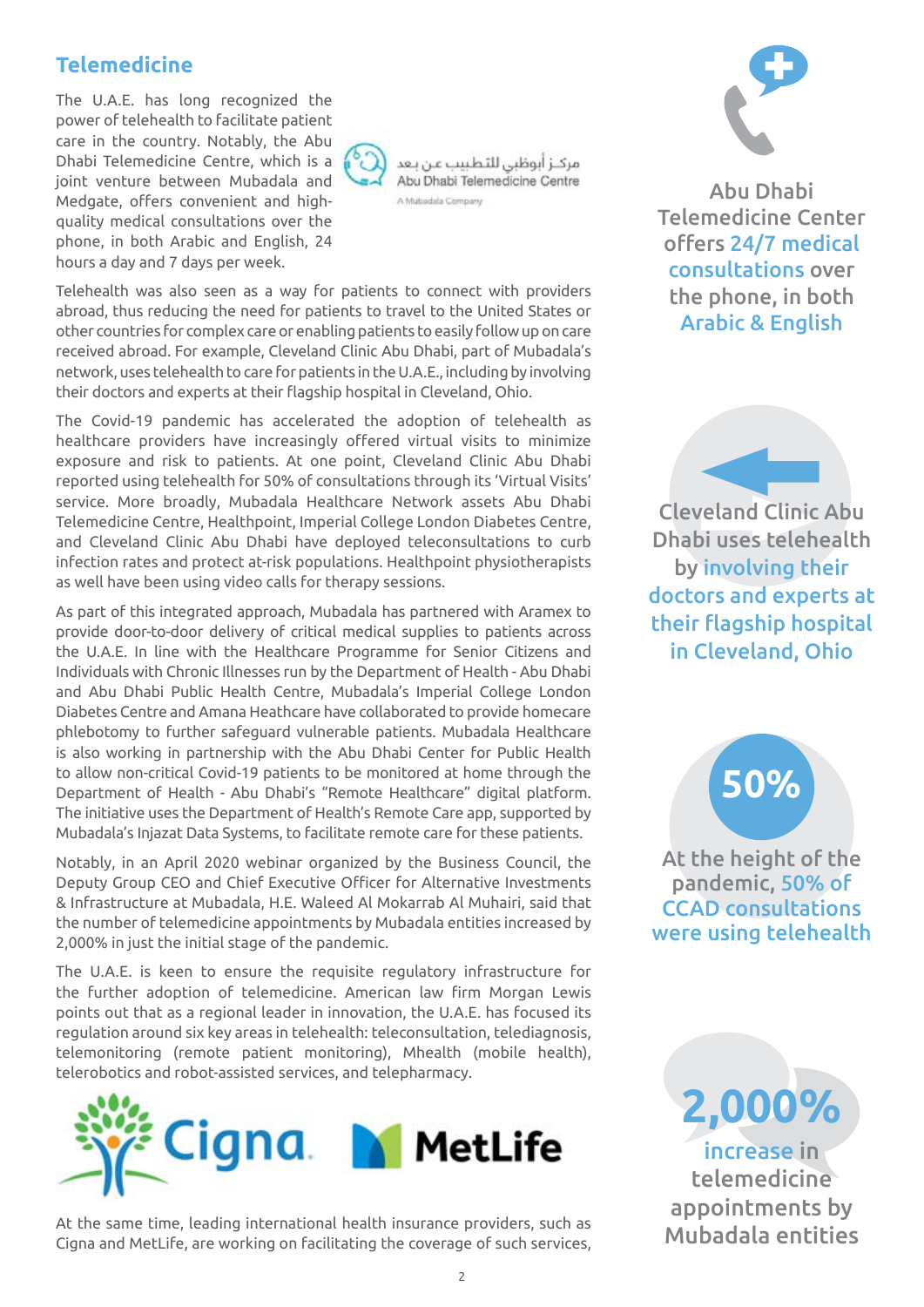now and in future. Additionally, the Cigna Wellbeing App provides access to specialist doctors who are trained to triage, identify and manage suspected COVID-19 symptoms. This application also offers 24/7/365 access from the customer's mobile device to clinical and well-being services and tools to access care (global network of providers), understand more about one's own health, and change lifestyle behaviors when needed.

# **Health Data and Electronic Medical Records**

For the past decade, the U.A.E. has been gradually implementing electronic health record (EHR) and health information exchange (HIE) systems throughout the country that promise to help the country reduce duplication, medication errors, and the length of hospital stays; improve patient safety and outcomes; and inform more effective public health policies.

Over a decade ago, in 2008, the U.A.E. Ministry of Health & Prevention launched the "Wareed" project to establish a 'one patient, one record' electronic health record system by linking all of its facilities in Dubai and the Northern Emirates. This



project, which involved deploying Cerner Millennium® systems in all Ministry hospitals and clinics, was managed by Dubai-based Hybrid Health Solutions and implemented by a consortium including iCapital, Cerner Corporation, Gulf Business Machines (the sole distributor of most IBM products and services), and Injazat Data Systems. In 2014, the U.A.E. Ministry of Health & Prevention decided to drive the maturity of the Wareed project by collaborating with Cerner to support the clinical, operations, infrastructure, and IT support services to further align with industry best practices and creating a reporting strategy which helps with population management.





At the same time, in Dubai, the Dubai Health Authority (DHA) embarked on an electronic health records system known as "Salama." This system, which was announced in February 2016, has created one electronic record for each resident who uses a public hospital in that emirate.

The ultimate goal of all of the above initiatives is a unified national database of patients' medical records. In May 2015, the U.A.E. Cabinet backed the establishment of such a database, which it envisaged would take four years.

The pace of this digitization was increased during the pandemic. During a May 2020 webinar hosted by the Business Council, Malaffi CEO Atif Al Braiki said the company accelerated the rollout of its platform, especially in labs, and is now working to improve gaps in data quality and interoperability. Indeed, Malaffi was an instrumental part of the Emirate of Abu Dhabi's Covid-19 response. Having already begun with the onboarding of healthcare providers, Malaffi was prepared when the pandemic struck to accelerate, and immediately centralize, Covid-19 laboratory test results from all testing sites in Abu Dhabi. This enabled the creation of a real-time database of laboratory results that helped the Department of Health – Abu Dhabi strengthen its Covid-19 response by assessing the effectiveness of the preventive measures and allowed the efficient allocation of resources, better capacity utilization, and coordination of care across the Emirate.



Malaffi (Arabic for "my file") is the region's first Health Information Exchange (HIE) platform that will safely and securely connect all public and private healthcare providers in the Emirate of Abu Dhabi. The platform enables the real-time exchange of important patient health information between healthcare providers, creating a centralized database of unified patient records that will improve healthcare quality and patient outcomes. Malaffi is operated by Abu Dhabi Health Data Services, a special project company established as a Public Private Partnership between the Department of Health – Abu Dhabi (DOH) and Injazat, a subsidiary ultimately owned by Mubadala Investment Company.

One year after going live in August 2020, Malaffi is recognized as one of the fastest HIE implementations globally. Malaffi has already connected 600 Abu Dhabi healthcare facilities, including more than 60% of all hospitals in the Emirate, providing access to 26,000 users and 107 million clinical records, for 4 million patients. Abu Dhabi residents will soon even be able to access medical records via their smartphones. Malaffi's mobile telephone application will enable patients to view their medical history and other important information such as treatment plans, medication, and test results.



It will connect more than 2,000 Abu Dhabi healthcare providers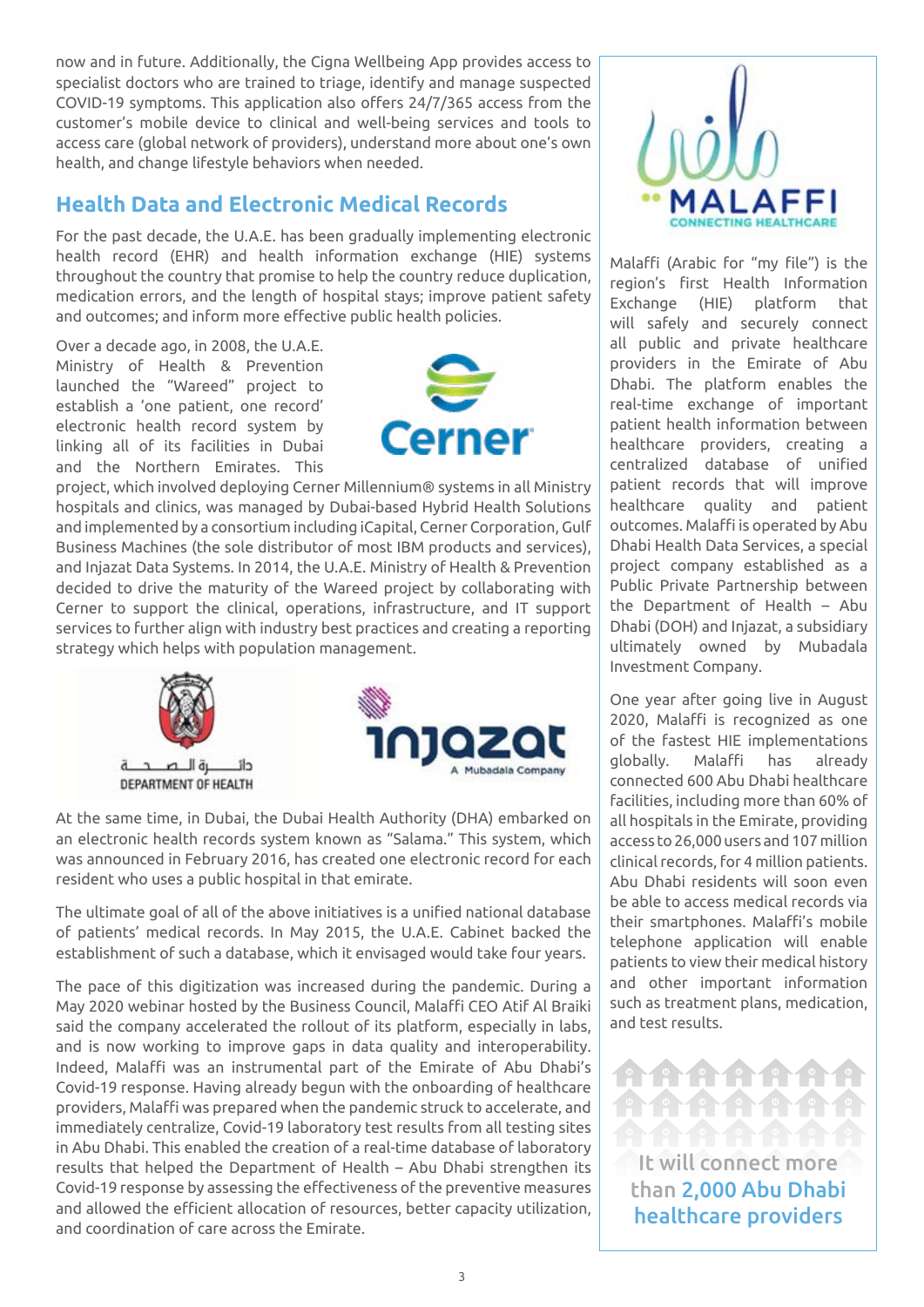### **Laboratory Technologies**

The U.A.E. sought to build up its laboratory testing capabilities well before the pandemic, with the National Reference Laboratory (NRL), part of Mubadala Healthcare's network, a case in point. The National Reference Laboratory offers more than 4,700 sophisticated and specialized medical diagnostic tests to regional healthcare providers and serves healthcare facilities in the Emirates of Abu Dhabi and Dubai as well as the Northern Emirates. As one of the few Biosafety Level 3 labs in the U.A.E., The National Reference Laboratory is well-positioned to provide fast and accurate results with its fully automated laboratory testing system, which eliminates human contamination of samples. It was created in partnership with, and is managed by, Laboratory Corporation of America (LabCorp), one of the world's largest and most experienced clinical laboratory operators.



During the pandemic, the U.A.E. moved quickly to vastly expand its Covid-19 testing capabilities. As of mid-September, the country had conducted over 8 million such tests. As a result, the U.A.E. ranked among the top countries in the world in terms of the percentage of its population tested for the virus.

Relatedly, in June 2020, Group 42, a U.A.E.-based artificial intelligence and cloud computing company, announced the development of a new population scale technology that can detect Covid-19. Moreover, they announced that this solution, partly based on the loop-mediated isothermal amplification technique, is being incorporated into the U.A.E.'s national testing strategy and is expected to scale to hundreds of thousands of samples daily.

**As of mid-September, the country had conducted over 8 million tests**

#### **Medical Devices & Equipment**

المخلبر المرجعن الوطنا **National Reference Laboratory** 

Managed by LabCord A Musadala Company

U.A.E. hospitals and clinics boast world-class medical devices and equipment, often procured from leading U.S. companies. GE Healthcare, for instance, has deep relationships in the U.A.E., and its MRI scanners proliferate throughout the country. Medical devices and equipment from Abbott, Medtronic, and Johnson and Johnson are also omnipresent.

**<u>***<u>SLabCorp</u>*</u>



Groundbreaking technologies, such as robotic-assisted surgery equipment, are also present in the U.A.E. Roboticassisted surgeries allow surgeons to perform surgical procedures with greater precision and control than conventional techniques. This cutting-edge technology enables surgeons to have better visualization through a magnified, highresolution image of the operating procedure leading to a more precise surgery. In turn, this usually results in less pain, shorter recovery times, and a reduced risk of infections or other complications for patients. This pioneering medical advancement is employed by Cleveland Clinic Abu Dhabi as well as the American Hospital in Dubai and Sheikh Khalifa Medical City in Abu Dhabi. The most common robotics-assisted procedures at Cleveland Clinic Abu Dhabi are cardiac, digestive diseases, urological, and gynecological procedures. In 2020, teams at the hospital performed the first robotic "whipple" procedures to treat pancreatic and duodenal tumors in the U.A.E.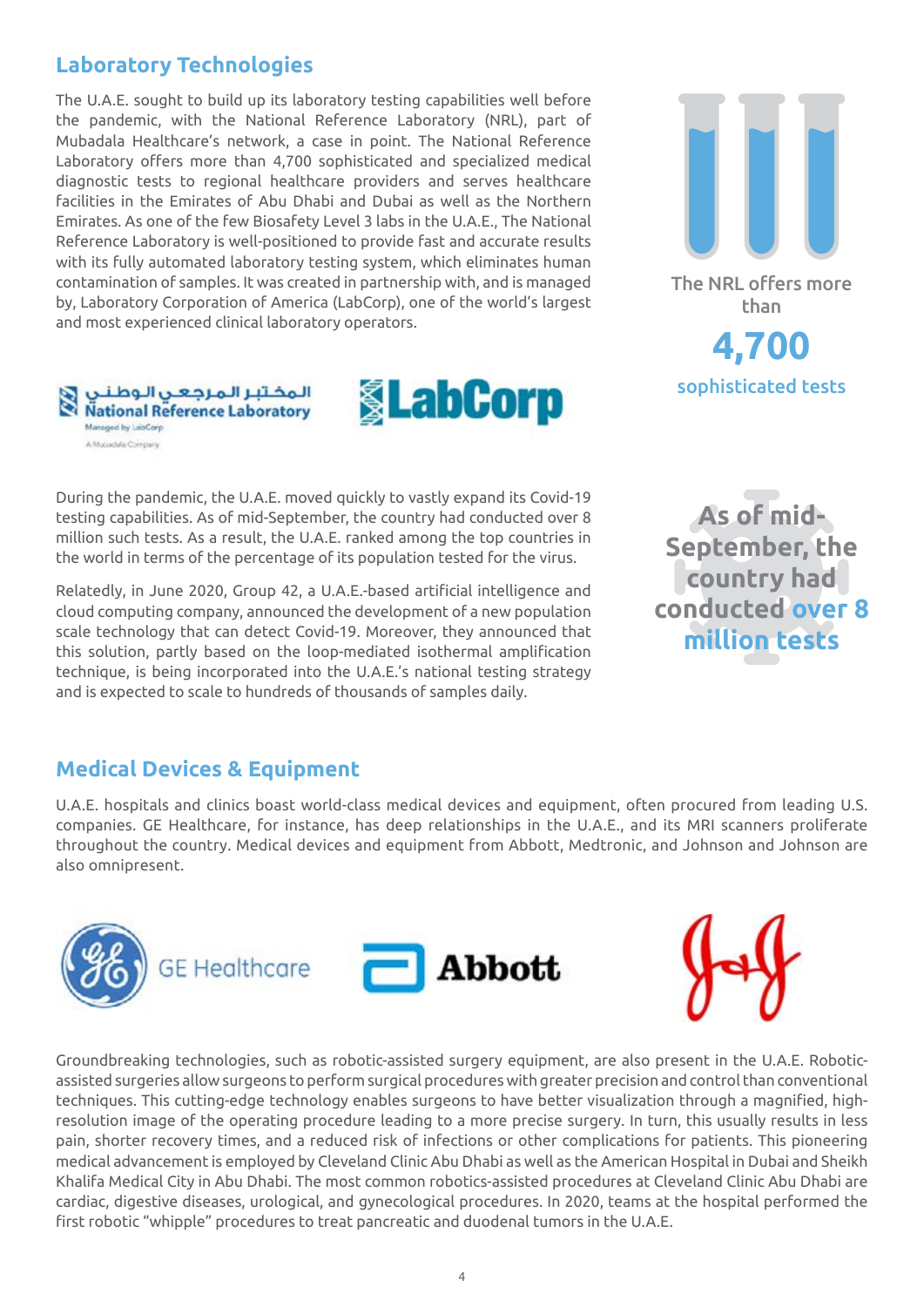During the pandemic, the U.A.E. has leveraged its relationships with leading companies to acquire new types of innovative medical technologies. In April 2020, the American conglomerate GE Healthcare delivered CT scanners fitted in shipping containers to hospitals in Abu Dhabi and Al Ain to enable safe, critical diagnosis of viral pneumonia attributable to Covid-19. These state-of-the-art units are sited in temporary tactical areas outside the main hospital facility, thus reducing the risk of infection, and are fitted with a filtration system that keeps out 90% of potential contaminants. They allow physicians to complete patient lung screenings in under a minute and can serve over 100 people a day.







At the same time, the U.A.E. has sought to increase its domestic production of medical equipment using cutting-edge technologies. Notably, Mubadala subsidiary Strata partnered with Honeywell International to set up a production line in Al Ain capable of producing over 30 million N95 masks per year, transforming the U.A.E. from a net importer to a net exporter of this critical personal protective equipment (PPE).

This development may be part of a larger trend of localizing production of certain medical equipment in the U.A.E. In July 2020, Abu Dhabi's Department of Economic Development outlined investment opportunities in 27 fields to boost local manufacturing of basic consumer and industrial products in a push towards self-sufficiency. One of the four areas in which the government is aiming to attract private sector investment is in medical supplies.

#### **3D Printing**

The U.A.E. has truly embraced the power of 3D printing, as evidenced by its national 3D printing strategy. This strategy aims to turn the U.A.E. into a global 3D printing center. It calls for Emirati government entities and universities to partner with businesses from around the globe to produce a wide variety of 3D printed goods, including for the health and science sectors.

In keeping with the above, Dubai Healthcare Authority (DHA) has its own 3D printing strategy. They partnered with an additive manufacturing healthcare specialist firm to open an innovation center in January 2020 that, among other things, prints prosthetics limbs and جامعية نيويورك ايوظرب **\*** NYU ABU DHABI



teeth. This center also provides medical professional at DHA hospitals with patient specific anatomical models, allowing them to conduct detailed preoperative analysis, reduce surgery times, and thus save costs.

During the pandemic, 3D printing took on new applications focused on increasing the production of medical equipment and supplies to support frontline workers battling Covid-19. For instance, in May 2020, NYU Abu Dhabi started collaborating with Mubadala Healthcare to create 3D printed N-95 masks that are more environmentally friendly while still providing the same level of protection against Covid-19 and other diseases.

#### Returning to Normal through Honeywell Healthy Buildings Solutions

During the pandemic, the U.A.E. has turned to leading U.S. companies such as Honeywell to provide the technologies that enable them to return to a semblance of normal. In response to the global pandemic, Honeywell has launched an integrated set of solutions to help building owners improve the health of their building environments, operate more cleanly and safely, comply with social distancing policies, and help reassure occupants returning to the workplace. By integrating air quality, safety, and security technologies along with advanced analytics, Honeywell's Healthy Buildings solutions are designed to help building owners minimize potential risks of contamination and create business continuity by monitoring both the building environment and building occupants' behaviors. Honeywell Healthy Buildings solutions can increasingly be found throughout the U.A.E.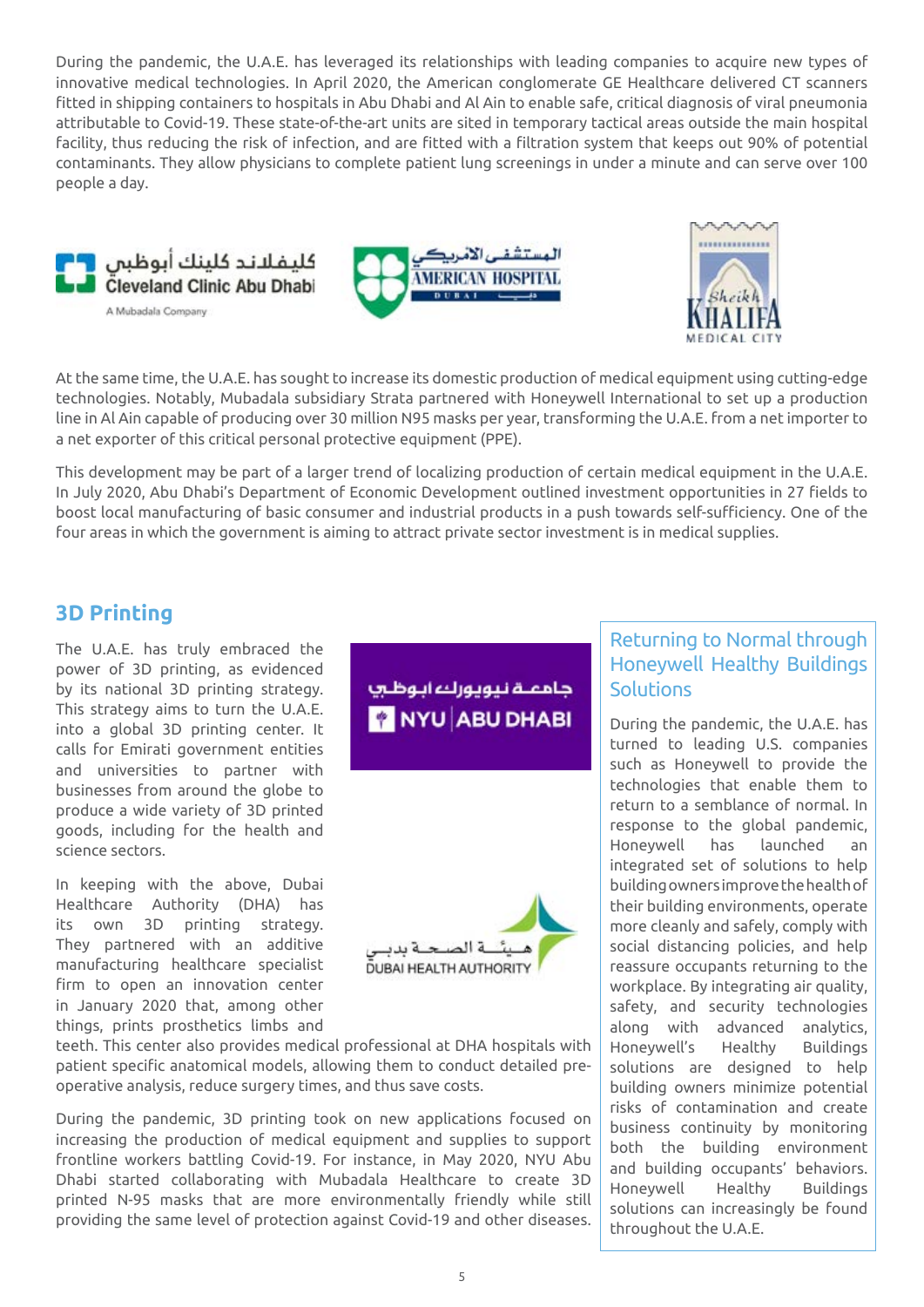#### **The Internet of Medical Things**

The U.A.E. has also long recognized the promise of the Internet of Medical Things (IoMT), a system of interrelated health services and medical devices as well as software applications that do not require human-to-computer or human-to-human interaction. This is especially the case as this technology can improve the management of chronic diseases, which are very prevalent in the U.A.E.

Again, the pandemic has only further demonstrated the utility of the Internet of Medical Things, as remote monitoring devices have helped monitor patients in a non-hospital setting. U.A.E. health authorities are also using smart wristbands to track and monitor patients with mild symptoms as they self-quarantine at home.

#### **Case Study –** Mubadala Investments in Healthcare Technology

The U.A.E. is not only trying to bring high-quality healthcare technology to its shores but entities such as Mubadala are investing in innovative healthcare technology abroad. Mubadala has redoubled its commitment to investing in healthcare as a result of the Covid-19 pandemic, creating a dedicated fund for this purpose. The fund would accelerate the growth of innovative life sciences and healthcare companies over the coming decade with a focus on next-generation therapeutics, digital health, preventative healthcare as well as clinical and non-clinical workflow optimization. One of Mubadala's



key contributions to the U.A.E.'s agile response to the Covid-19 pandemic is launching the #WeAreDedicated campaign, through which Mubadala has been collaborating with multiple front-line public and private sector players to coordinate national efforts to tackle the pandemic and mitigate its impact. In line with its drive to strengthen the U.A.E.'s leading role in the fight against the Covid-19 pandemic on an international scale, Mubadala Healthcare is partly-funding the trial of an immune-dampening drug in the United Kingdom that will help patients with diabetes overcome the effects of the virus.

# **Looking Ahead**

According to the research firm Research and Markets, the U.A.E. healthcare sector is predicted to grow at a compound annual growth rate of around 10% from 2019 to 2023. Moreover, overall healthcare spending is projected to account for 5.1% of the country's GDP by 2029 (up from 3.7% in 2019). This bodes well for the continued growth and expansion of the medtech sector in the U.A.E., especially as the U.A.E. seeks to harness this technology to reduce healthcare costs through more preventative medicine and eliminating unnecessary tests.

Moreover, the country's experience with managing Covid-19 will likely permanently change the way healthcare is conceived and will further accelerate the pace of adoption and investment of the U.A.E. in new medical technologies. The U.A.E. has now experienced the benefits of telemedicine and electronic medical records, and new systems are in place that will enable these benefits to be realized in future. At the same time, the U.A.E. will likely continue to increase its local testing capacity and ability to domestically produce vital medical equipment so as to be as prepared as possible for future health crises.

To further bolster the medtech sector and ensure the business vertical's continued growth in the U.A.E., the country should ensure data privacy laws continue to encourage international investment and involvement in healthcare. In addition, healthcare and medtech should be a main topic of discussion during the annual U.S.-U.A.E. economic policy dialogue, as the U.S. and U.A.E. broker new and expanded partnerships to bring best-in-class medical technology to the U.A.E.